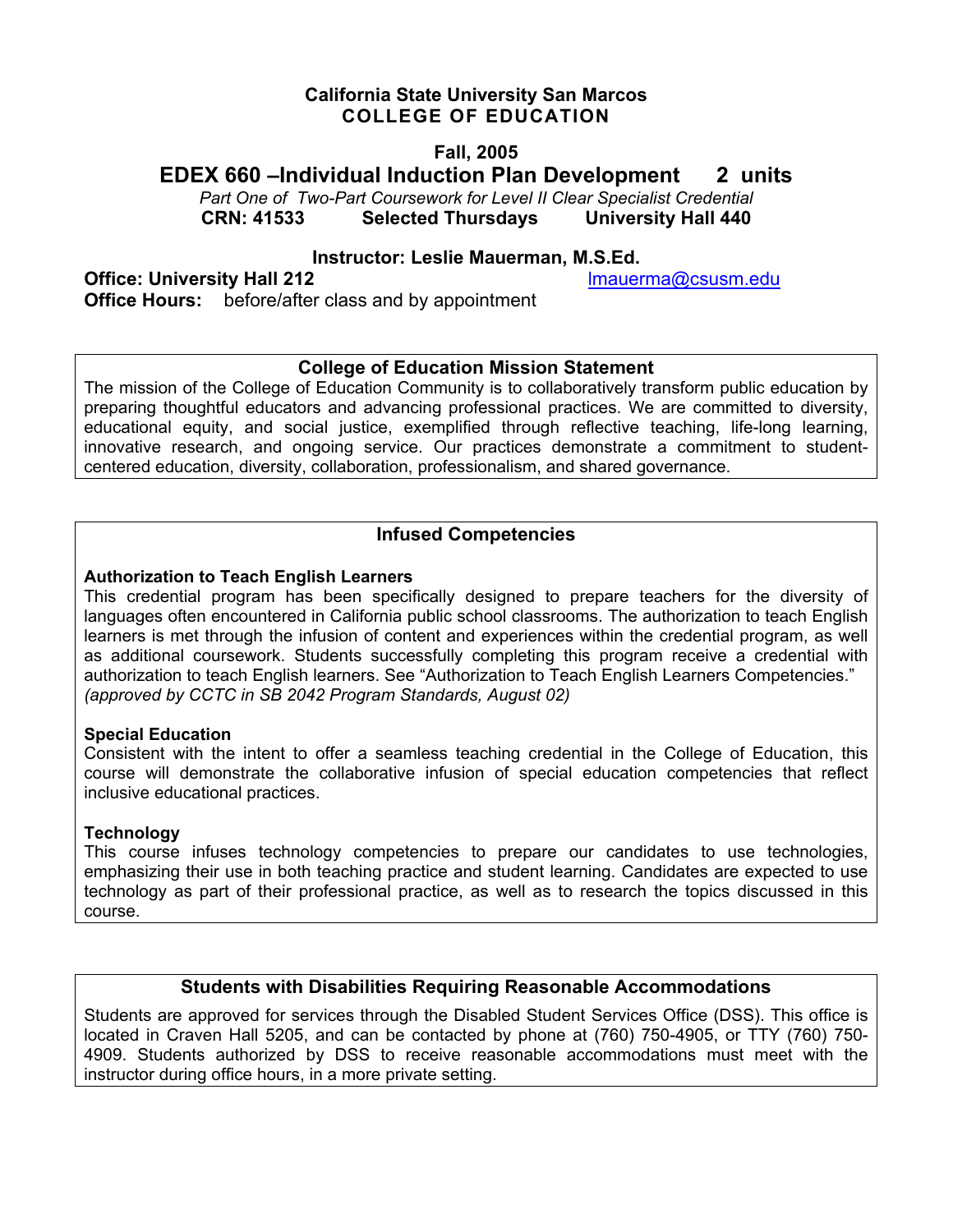#### **Academic Integrity**

Teacher education is a professional preparation program. Students will be expected to adhere to standards of dependability, academic honesty and integrity, confidentiality, and writing achievement. Because it is important for teachers to be able to effectively communicate their ideas to students, colleagues, parents, and administrators, writing that is original, clear and error-free is a priority in the College of Education.

All ideas/material that are borrowed from other sources must have appropriate references to the original sources. Any quoted material should give credit to the source and be punctuated with quotation marks.

#### **Attendance**

**CoE Policy:** Due to the dynamic and interactive nature of courses in the CoE, all students are expected to attend all classes and participate actively. At a minimum, students must attend more than 80% of class time, or s/he may not receive a passing grade for the course at the discretion of the instructor.

**Instructor Application of the Policy:** If two class sessions are missed, or if the student is late (or leaves early) more than three sessions, s/he cannot receive a grade of "A". If three class sessions are missed, the highest possible grade that can be earned is a "C+". If extenuating circumstances occur, the student should contact the instructor as soon as possible to make appropriate arrangements

### **EDEX 660 Course Description and Goals**

EDEX 660 is the first of two courses designed to support, guide and promote the development of an individualized professional induction plan as well as a Professional Portfolio reflecting evidence of competency for obtaining the clear Level II Education Specialist credential.

The EDEX 660--EDEX 661 course series is to be taken in sequence and will result in the development and subsequent completion of a professional licensure portfolio, according to requirements set forth by the State of California Commission for Teacher Credentialing. The standards-based competence criterion for this portfolio, which is mandated by California state law, is the primary focus of both courses.

The matrices of competency areas and details of the types of acceptable data are covered in the 660 portion of the course, as well as the formulation of an Individual Induction Plan, in which the student will outline his/her plan for induction into the realm of Level II Certification. Once approved by both the University and the employing school district support provider or LEA, the candidates will proceed through the supported acquisition of knowledge, expertise and measured assessment of the California State Ed Specialist Level II competencies.

## **Course Goals and Objectives**

- 1. To verify/substantiate all state and university program requirements for Level II credential
- 2. To develop and refine 1) a personal philosophy statement, to 2), complete a Personal Section of the professional portfolio, and 3) Determine an area of professional expertise in support of educational reform, based upon an informal individualized strengths/needs assessment.
- 3. To create a collegial study group for the 2 year duration of data collection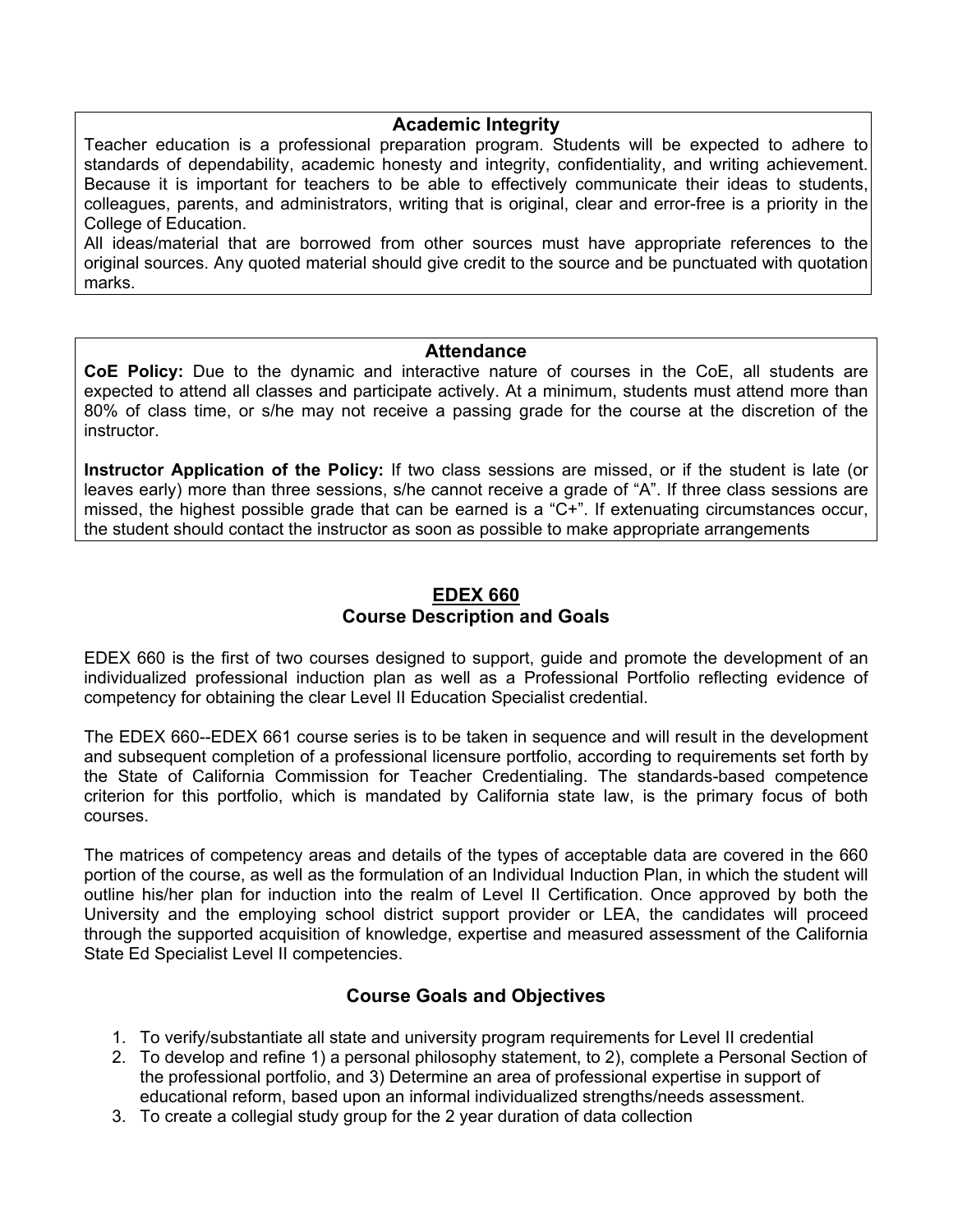4. To establish the physical structure of the portfolio and begin the data collection on a by-standard basis of evidence to support candidate competence**.**

## **These goals will be met through the following methods:**

- Class meetings, course reading, internet resource management, sample material review
- Guest speakers from credentialing services and professional organizations
- Personal strength/weakness assessment, development of a specific plan of action for professional competence development, based on performance feedback and personal choice
- Resource sharing and collaboration, small group work as assigned, lecture and discussion
- Cooperative examination of the Standards of Competence, detailed results shared among colleagues

## **Teacher Performance Expectation (TPE) Competencies**

This course is specifically designed to support teachers seeking the Clear level II Specialist Credential to INDEPENDENTLY develop the skills, knowledge, documentation, and attitudes necessary to assist schools and districts in implementing an effective program for all eligible Special Education students. The successful candidate will be able to merge theory and practice in order to realize a comprehensive and extensive educational program for all students. The following TPE's are addressed in this course (a full version of the TPE descriptions can be downloaded from the CoE web site: www.csusm.edu/coe

### **Primary Emphasis**

TPE 3 - Interpretation and Use of Assessments TPE 6c - Developmentally Appropriate Practices in Grades 9 -12 TPE 6d - Developmentally Appropriate Practices for Special Education TPE 8 - Learning about Students TPE 9 - Instructional Planning TPE 11 - Social Environment TPE 13 - Professional Growth

#### **Secondary Emphasis**

TPE 2 - Monitoring Student Learning During Instruction

- TPE 4 Making Content Accessible
- TPE 7 Teaching English Language Learners

TPE 10 - Instructional Time

- TPE 12 Professional, Legal, and Ethical Obligation
- TPE 14 Educational Technology
- TPE 15 Social Justice and Equity

## **Required Texts**

Campbell, Cignetti, Melenyzer,Nettles and Wyman. (2001 or 2004), *How to develop a professional portfolio-a manual for teachers*, Allyn Bacon, Boston

## **EDEX 660 Assignment Detail**

Because this course is supplemented by an online component, the actual assignments, forms , readings and all materials required to complete the assignments are located on the WebCT supplement to the course for registered students, and can be found under the icon "Assignments". However, an overview of required assignments includes: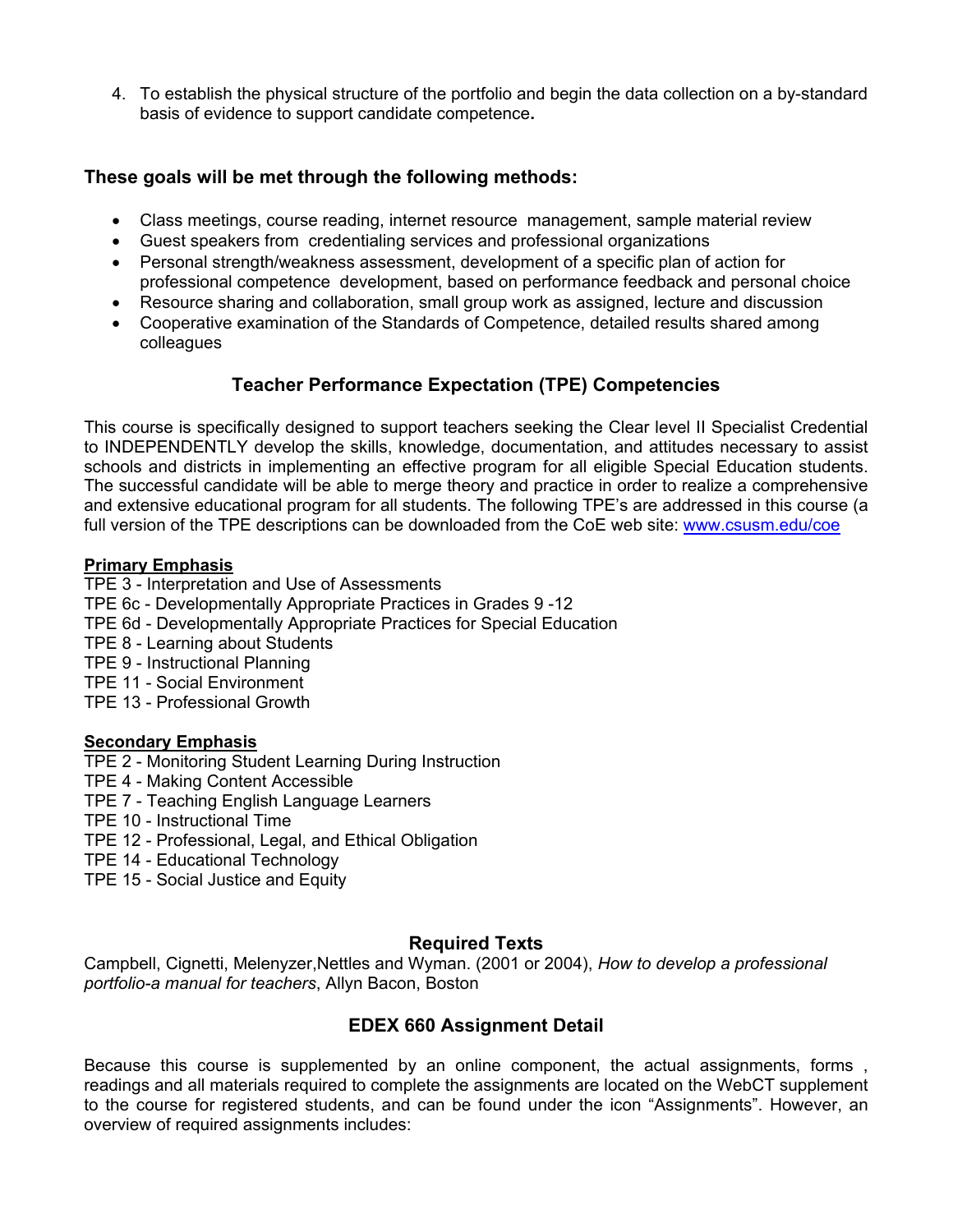- Completion of hard copy of a personal Professional Portfolio,
- A Philosophical position statement,
- An informal Strength/Weakness Inventory and plan of action for professional growth and personal development,
- Individualized Professional Induction Plan/Schedule,
- California Commission for Teacher Certification (CCTC) requirements include proof of employment **and** the written agreement of the employing district to provide the candidate with a Support Provider, working with the CSUSM Level II coordinator, and
- Additional CSUSM requirements as necessary to complete the Level II program.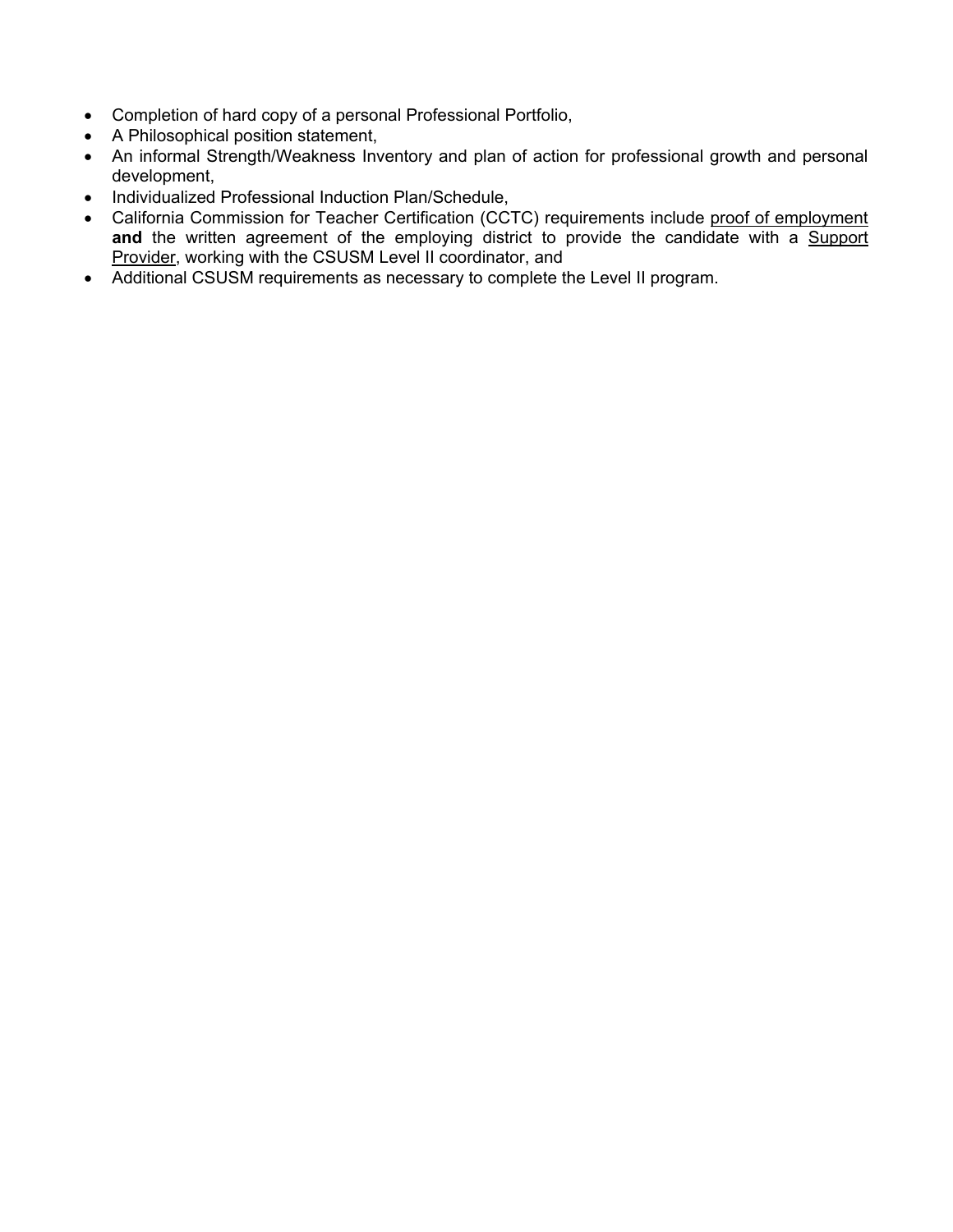# AUTHORIZATION TO TEACH ENGLISH LEARNERS COMPETENCIES

| <b>PART 1: LANGUAGE STRUCTURE</b><br>AND FIRST- AND SECOND-LANGUAGE<br><b>DEVELOPMENT</b>                                                             | <b>PART 2:</b><br><b>METHODOLOGY OF</b><br><b>BILINGUAL ENGLISH LANGUAGE</b><br>DEVELOPMENT, AND CONTENT<br><b>INSTRUCTION</b> | <b>PART 3: CULTURE AND</b><br><b>CULTURAL DIVERSITY</b>                                                   |
|-------------------------------------------------------------------------------------------------------------------------------------------------------|--------------------------------------------------------------------------------------------------------------------------------|-----------------------------------------------------------------------------------------------------------|
| I. Language Structure and Use: Universals<br>and<br>Differences (including the structure of<br>English)                                               | I. Theories and Methods of Bilingual<br><b>Education</b>                                                                       | I. The Nature of Culture                                                                                  |
| The sound systems of language<br>А.<br>(phonology)                                                                                                    | A. Foundations                                                                                                                 | A. Definitions of culture                                                                                 |
| <b>B.</b> Word formation (morphology)                                                                                                                 | <b>B.</b> Organizational models: What works<br>for whom?                                                                       | <b>B.</b> Perceptions of culture                                                                          |
| C. Syntax                                                                                                                                             | C. Instructional strategies                                                                                                    | C. Intragroup differences (e.g.,<br>ethnicity, race, generations,<br>and micro-cultures)                  |
| D. Word meaning (semantics)                                                                                                                           | II. Theories and Methods for<br><b>Instruction In and Through English</b>                                                      | <b>D.</b> Physical geography and its<br>effects on culture                                                |
| E. Language in context                                                                                                                                | Teacher delivery for both English<br>А.<br>language development and content<br>instruction                                     | E. Cultural congruence                                                                                    |
| F. Written discourse                                                                                                                                  | <b>B.</b> Approaches with a focus on English<br>language development                                                           | II. Manifestations of Culture:<br><b>Learning About Students</b>                                          |
| G. Oral discourse                                                                                                                                     | C. Approaches with a focus on content<br>area instruction (specially designed<br>academic instruction delivered in<br>English) | A. What teachers should learn<br>about their students                                                     |
| H. Nonverbal communication                                                                                                                            | D. Working with paraprofessionals                                                                                              | <b>B.</b> How teachers can learn<br>about<br>their students                                               |
| II. Theories and Factors in First- and<br>Second-<br><b>Language Development</b>                                                                      | III. Language and Content Area<br><b>Assessment</b>                                                                            | C. How teachers can use what<br>they learn about their<br>students<br>(culturally-responsive<br>pedagogy) |
| A. Historical and current theories and models<br>of language analysis that have implications<br>for second-language<br>development<br>and<br>pedagogy | A. Purpose                                                                                                                     | <b>III. Cultural Contact</b>                                                                              |
| B. Psychological factors affecting first- and<br>second-language development                                                                          | <b>B.</b> Methods                                                                                                              | A. Concepts of cultural contact                                                                           |
| C. Socio-cultural factors affecting first- and<br>second-language development                                                                         | C. State mandates                                                                                                              | Stages of individual cultural<br>contact                                                                  |
| D. Pedagogical factors affecting first- and<br>second-language development                                                                            | <b>D.</b> Limitations of assessment                                                                                            | C. The dynamics of prejudice                                                                              |
| E. Political factors affecting first- and second-<br>language development                                                                             | E. Technical concepts                                                                                                          | <b>Strategies</b><br>for conflict<br>D.<br>resolution                                                     |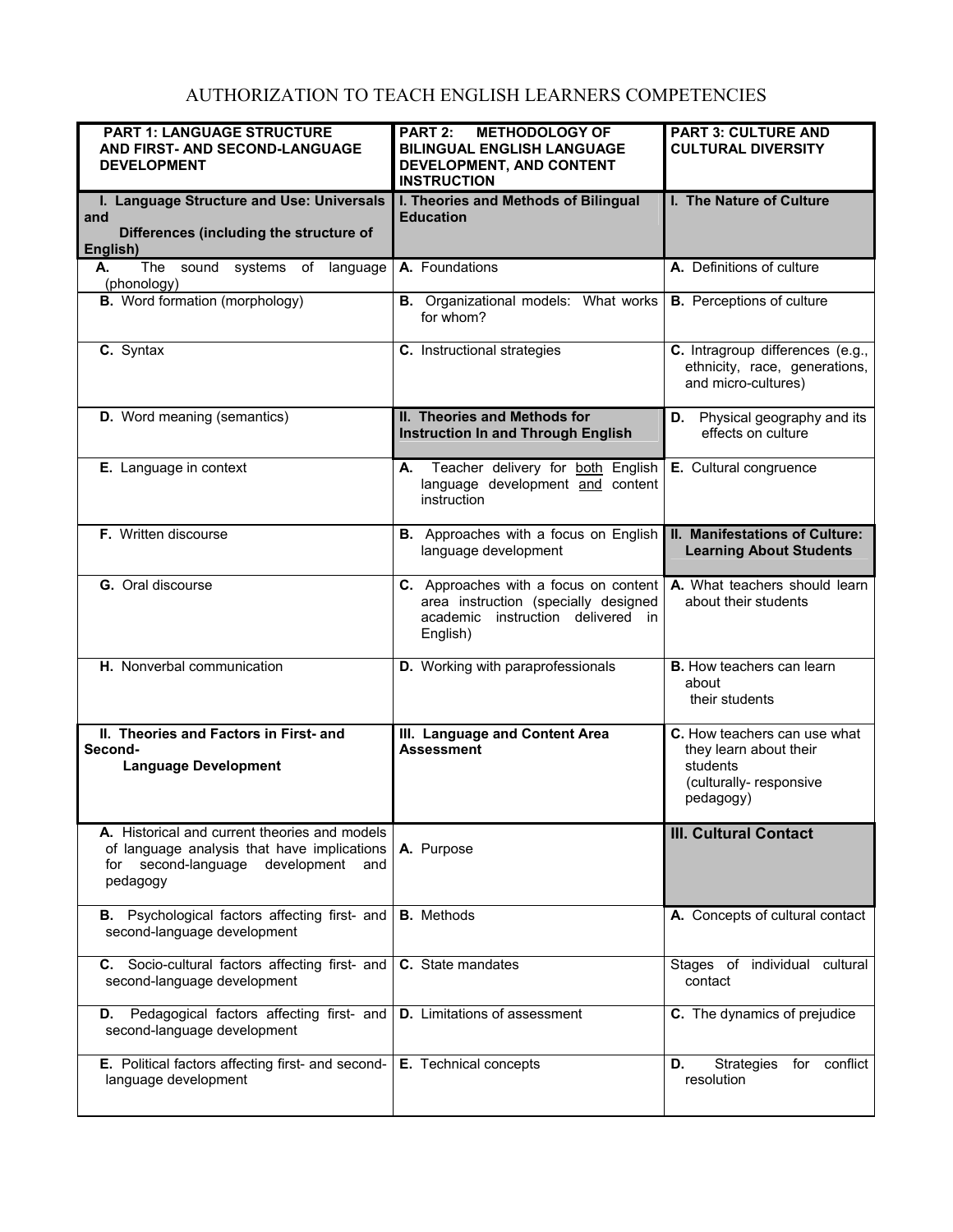## **Resources worth Having in your Professional Library**

Borich, Gary D. (1999). *Observation Skills for Effective Teaching.* (3<sup>rd</sup> ed.). Upper Saddle River, NJ: Prentice-Hall. [shared with EDSS 530, Professor Keating]

Callahan, Joseph F., Leonard H. Clark, and Richard D. Kellough. (1998). *Teaching in the Middle and*  Secondary Schools. (7<sup>th</sup> ed.). Upper Saddle River, NJ: Merrill.

- Choate, J.S. (2000). *Successful Inclusive Teaching*. (3rd ed.). Needham Heights, MA: Allyn and Bacon. [shared with all courses in the program]
- Course Website: http://courses.csusm.edu (WebCT used for online coursework and communications)

Rethinking Schools. (1994). *Rethinking Our Classrooms,* Volume 1. (ROC)

Villa, R., and Thousand, J. (1995). *Creating an Inclusive School.* Alexandria, VA: Association for Supervision and Curriculum Development

## **Other Valuable Texts/Books to Read and Own**

- 1. Gardner, Howard. (2000). *Intelligence Reframed: Multiple Intelligences for the 21st Century.* Basic Books.
- 2. Gruwell, Erin. (1999). *The Freedom Writers Diary*. Doubleday.
- 3. Kohn, Alfie. (1996). *Beyond Discipline: From Compliance to Community*. Association for Supervision and Curriculum.
- 4. Marzano, Robert J. (2000) *Transforming Classroom Grading.* Association for Supervision & Curriculum Development.
- 5. Pipher, Mary. (1995). *Reviving Ophelia: Saving the Selves of Adolescent Girls.* Ballantine Books.
- 6. Pollack, William S. and Mary Pipher. (1999) *Real Boys: Rescuing Our Sons from the Myths of Boyhood*. Owl Books.
- 7. Rose, Mike*.* (1996). *Possible Lives.* Penguin.
- 8. Tomlinson, Carol Ann. (2001). *How to Differentiate Instruction in Mixed-Ability Classrooms.* Association for Supervision & Curriculum Development.
- 9. Fried, Robert L. (1995). *The Passionate Teacher*. Boston, MA: Beacon Press.
- 10. Nelson, J., Lott, L., & Glenn, H.S. (1997). *Positive Discipline in the Classroom.*  $(2^{nd}$  ed.). Rocklin, CA: Prima Publishing.
- 11. Palmer, Parker. *The Courage to Teach*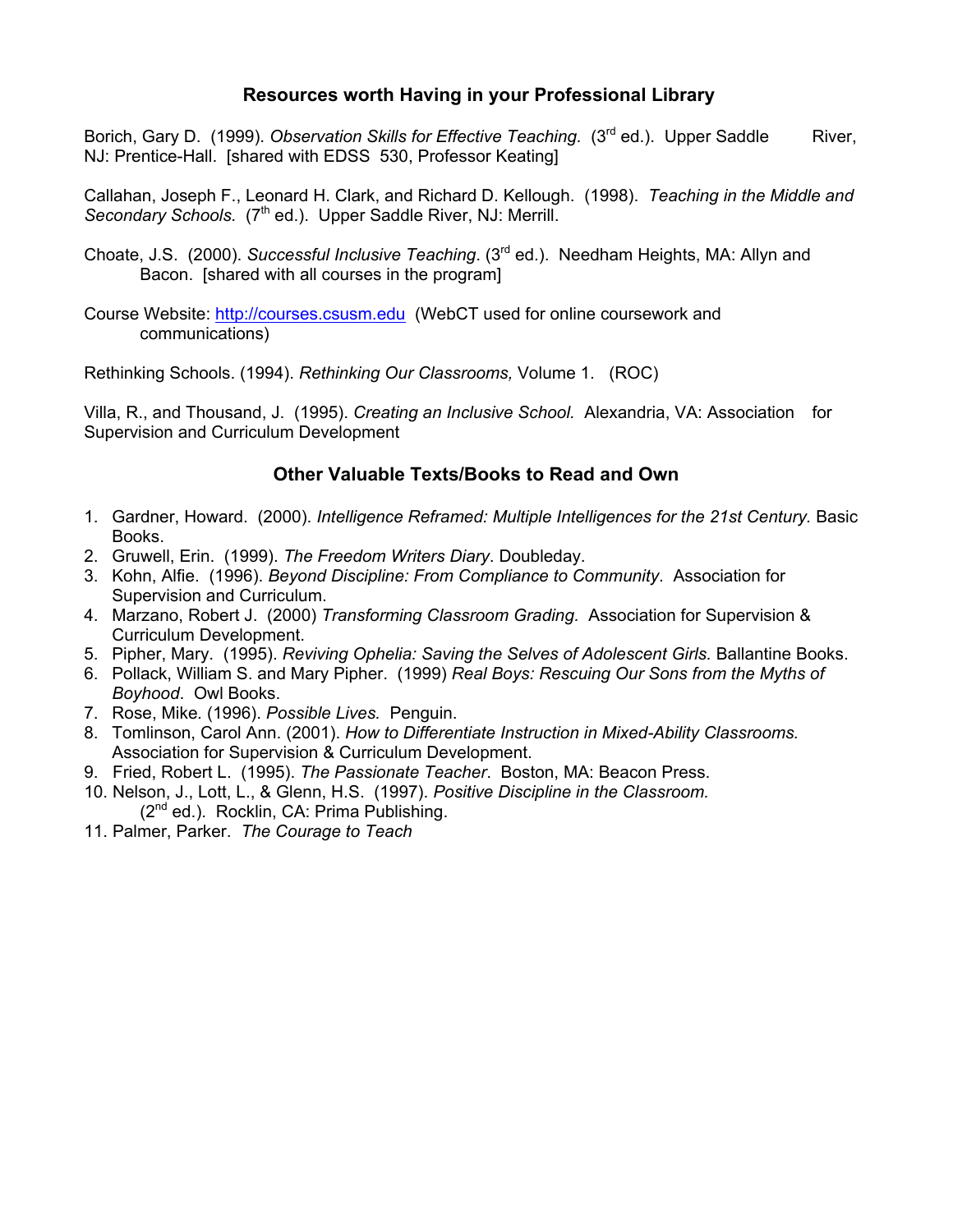## **DEMEANOR**

## **Cal State San Marcos College of Education, Special Education**  *The Development and Maintenance of Positive and Professional Teacher Behaviors*

### **Purpose/Rationale**

A variety of practitioner and university research suggests the importance of linking affective objectives (*feelings, attitudes, values, and social behaviors*) to all cognitive objectives (mental operations, content knowledge) in all subjects. Krathwohl, Bloom and Masia (1964) developed a useful taxonomy for teachers to use in defining and implementing affective objectives. These student behaviors are hierarchical from least internalized to most internalized: **1)** receiving; **2)** responding; **3)** valuing; **4)** organizing; and **5)** internalizing and acting. There is a correlation between students' academic success and the degree to which teachers incorporate these affective objectives (Roberts and Kellough, 2000; Baldwin, Keating and Bachman, 2003).

In order for teachers to facilitate and integrate these affective expectations into their own teaching, it is essential that they demonstrate these corresponding personal attributes (characteristics, qualities) in their own learning. In light of this, it is critical for pre-service teachers to be given an overall dispositional model (a range of these personal attributes) that can be used by them, as future teachers, and that illustrates the importance of and encourages the practice of these attributes. This dispositional model generally reflects the high expectations of quality teaching such as enthusiasm, positive attitudes, positive interactions and supportive interpersonal relationships within the teaching environment. In sum, there exists a general consensus within the educational community at CSUSM that these attributes are considered highly desirable professional qualities in teachers (with an obvious range of individual manifestations) that will assist in promoting successful teaching and learning outcomes (Stone, 2002; McEwan, 2002; Dewey, 1910).

## **Generally Accepted Attributes of Highly Effective Teachers**

*(as seen in CSUSM pre-service programs)* 

(Roberts and Kellough, 2000; Stone, 2002; McEwan, 2002; Baldwin, Keating and Bachman, 2003; Johnson and Johnson, 1994; COE Mission Statement, 1997)

- 1. **General classroom attendance, promptness, and participation:** is on time, respects time boundaries (breaks, etc.), regularly attends class, and actively participates.
- 2. **Attention to classroom discussion protocols** (per Epstein's Five Stage Rocket)**:** respects time limitations, recognizes and respects the perspectives of fellow classmates, gives wait time, listens actively, uses non-interruptive skills, mediates disagreements by working to understand others' perspectives and finding common ground, genuinely encourages all to participate.
- 3. **Social and cooperative skills (as illustrated in cooperative projects)**: assumes responsibility of one's roles, is open to consensus and mediation, effectively communicates ideas, attends group meetings, is dependable, respects others' ideas, expects quality work from self and colleagues, manages time effectively, uses organizational skills and leadership skills, is assertive but not aggressive, uses reflection as a means of evaluation, motivates and offers positive reinforcement to others.
- 4. **Attention to assignments:** meets time deadlines, produces quality products, responds cooperatively to constructive criticism, uses rubrics or other stipulated criteria to shape an assignment, prioritizes tasks and performs/supervises several tasks at once.
- 5. **General classroom demeanor:** is professional, creative, kind, sensitive, respectful, has a sense of humor, is supportive of fellow classmates and instructors; recognizes others' perspectives as valid and works to include all "voices" in the classroom; is aware of and responsive to issues and behaviors that might marginalize colleagues in the classroom.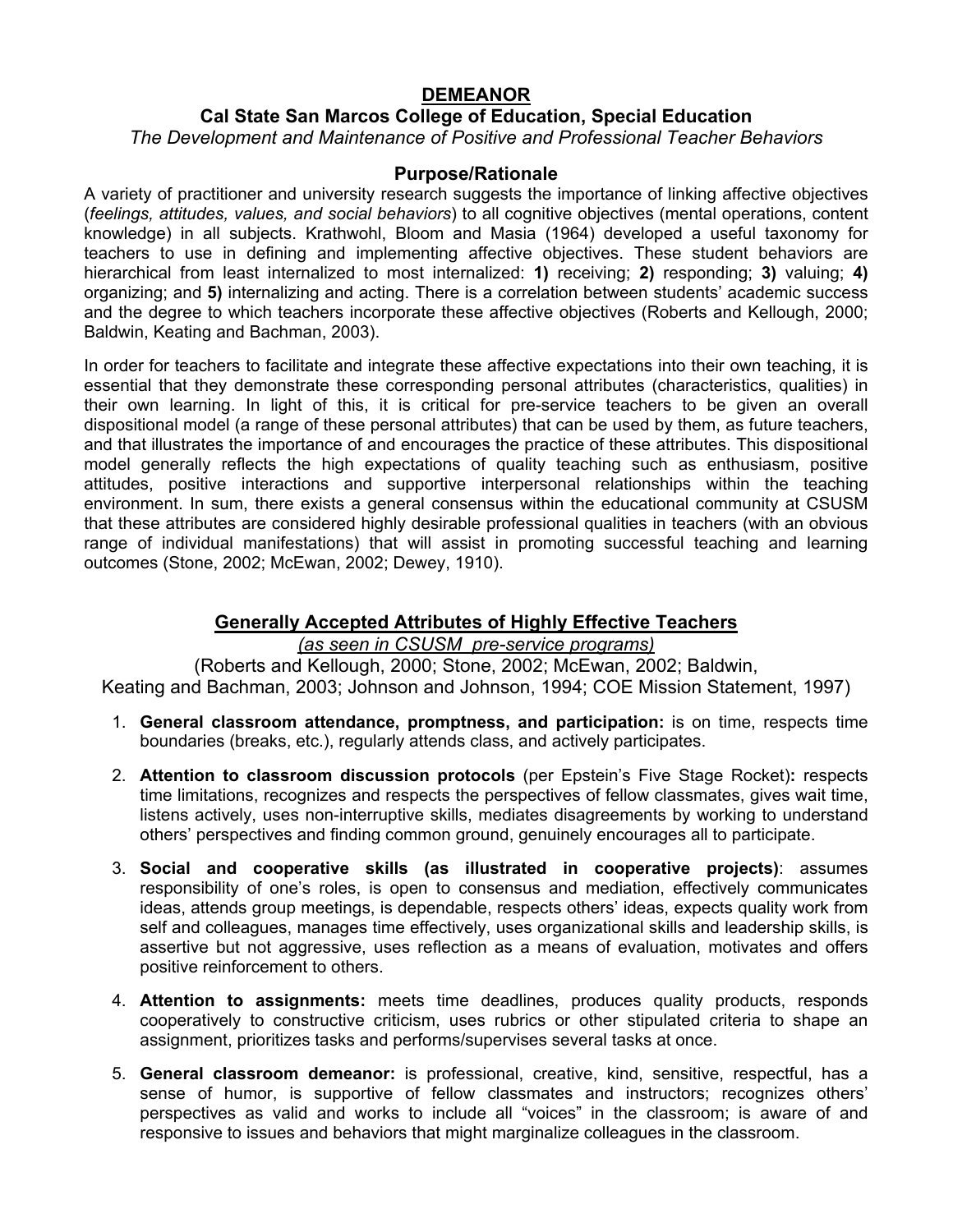- 6. **Flexibility:** is responsive when reasonable adjustments to the syllabus, curriculum, schedule, and school site assignments become necessary (common to the educational arena); can work through frustrations by problem-solving with others and not letting emotional responses dominate or impair thinking; "bounces" back easily; can work calmly under stress.
- 7. **Openness to and enthusiasm for learning:** can engage with a variety of educational ideas with an open mind and a sense of exploration; demonstrates passion for and meta-cognition of learning across the curriculum and within discipline areas; takes advantage of learning opportunities and seeks out additional opportunities for learning.

## **Summative Assessment Criteria for COE Courses**

*EVEN THOUGH THIS IS ACTUALLY A CREDIT/NO CREDIT COURSE, THE FOLLOWING CRITERIA SHALL ALSO APPLY TO EDEX 660. Please understand that, at this level, much of this information may appear to be unnecessary and redundant. It is included only for those very few who fail to meet minimum requirements and cannot be recommended by the university due to their own choices.* 

### **"A" students:**

- 1. demonstrate serious commitment to their learning, making full use of the learning opportunities available to them, whatever that may be, searching out implications of their learning for future use.
- 2. complete ALL major assignments thoroughly, thoughtfully, and professionally, receiving 3.5 4 average on all assignments.
- 3. make insightful connections between all assignments and developing an overall understanding of teaching ; continually question and examine personal assumptions in a genuine spirit of inquiry.
- 4. show high level achievement of or progress toward course goals (see syllabus).
- 5. always collaborate with colleagues in professional and productive ways, working with integrity to enhance each participant's learning .
- 6. consistently complete all class preparation work, ready to engage in thoughtful and informed discourse.
- 7. demonstrate responsibility to meeting attendance requirements (see syllabus).

## **"B" students:**

- 1. comply with the course requirements and expectations.
- 2. complete ALL major assignments, usually thoroughly, thoughtfully, and professionally, receiving 2.5 –3.5 on assignments.
- 3. usually connect assignments to developing overall understanding of teaching; may be satisfied with "accepting" their learning as it's "received" without deep examination of their and others' assumptions or seeking a deeper understanding of the implications.
- 4. show reasonable achievement of or progress toward course goals (see syllabus).
- 5. generally collaborate with their colleagues in professional and productive ways, enhancing each participant's learning.
- 6. complete most class preparation work, usually ready to engage in thoughtful and informed discourse
- 7. demonstrate responsibility to meeting the attendance requirements (see syllabus).

## **"C" students:**

- 1. demonstrate an inconsistent level of compliance to course requirements and expectations.
- 2. complete ALL assignments but with limited thoroughness, thoughtfulness, and/or professionalism, receiving 2 – 2.5 average on all assignments, OR fail to complete one major assignment.
- 3. **make limited connections between assignments and their developing overall understanding of teaching; may not be open to examining personal assumptions or implications**.
- 4. attempt but show limited progress in achieving course goals (see syllabus).